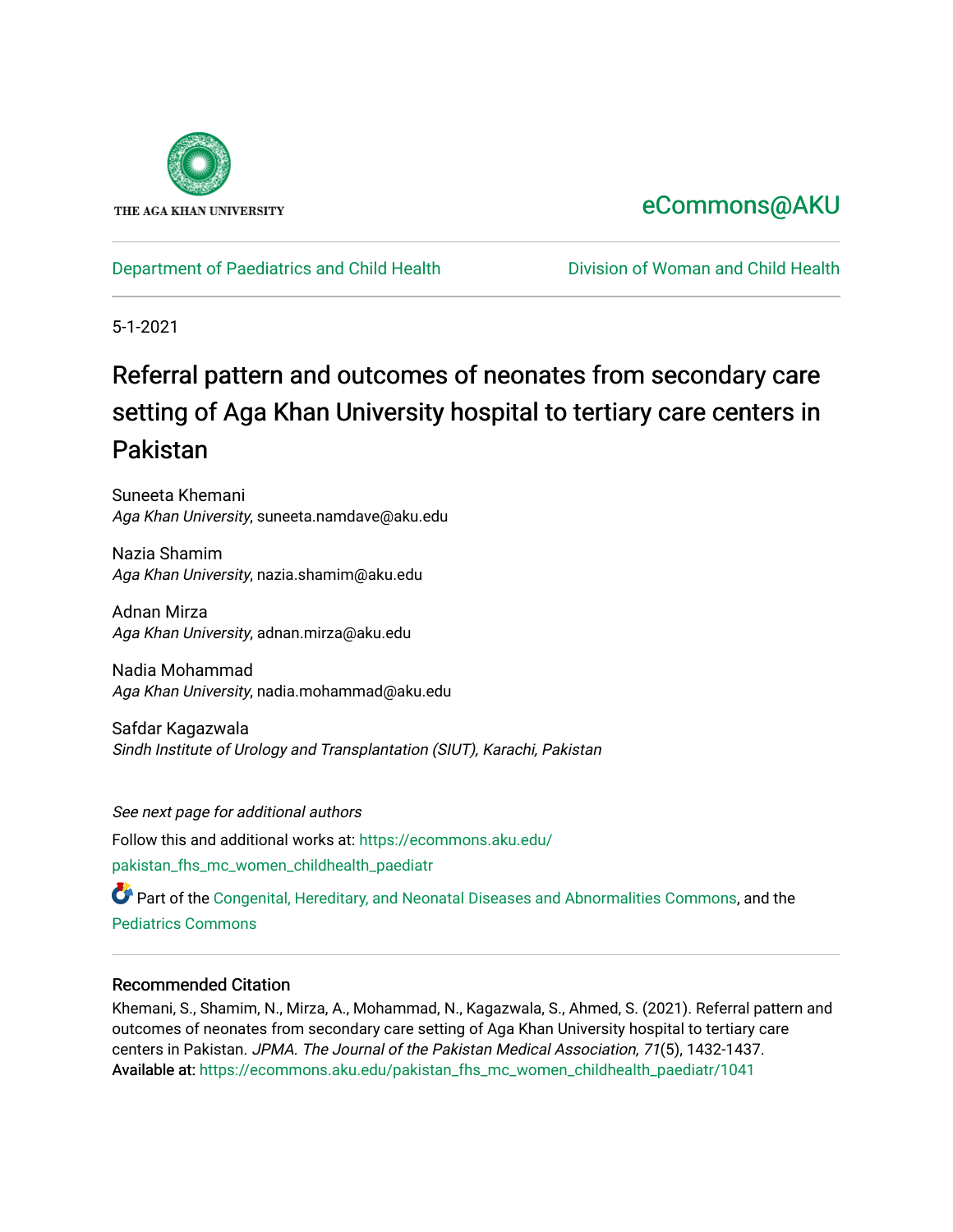#### Authors

Suneeta Khemani, Nazia Shamim, Adnan Mirza, Nadia Mohammad, Safdar Kagazwala, and Shakeel Ahmed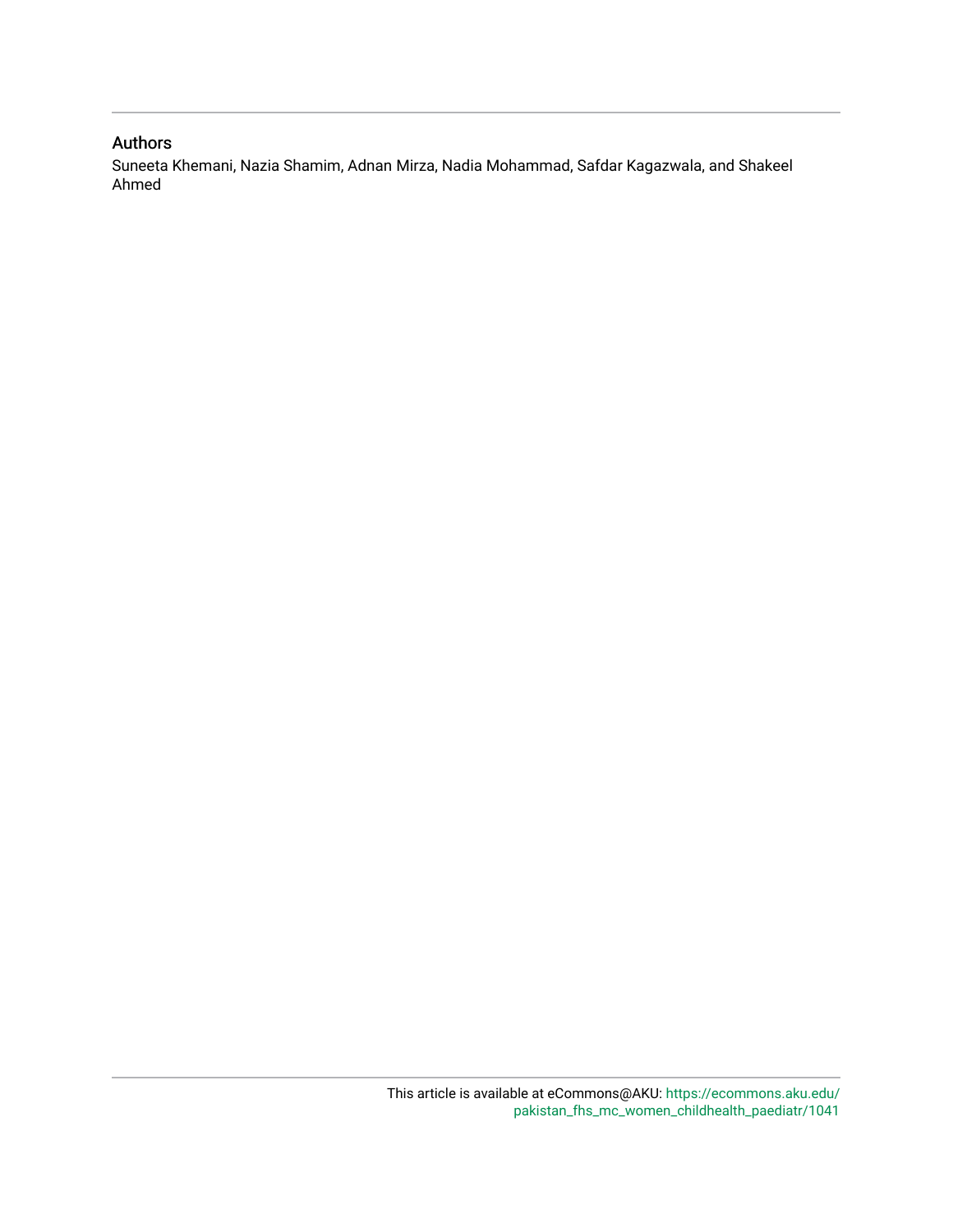### RESEARCH ARTICLE

### **Referral pattern and outcomes of neonates from secondary care setting of Aga Khan University Hospital to tertiary care centers in Pakistan**

Suneeta khemani,<sup>1</sup> Nazia Shamim,<sup>2</sup> Adnan Mirza,<sup>3</sup> Nadia Muhammad,4 Safdar Kagazwala,<sup>5</sup> Shakeel Ahmed<sup>6</sup>

#### **Abstract**

**Objective:** To determine the reasons of neonatal referrals from secondary-care to tertiary-care setting, and to assess neonatal outcomes for the referred cases.

**Method:** The retrospective study was conducted at the Aga Khan University Hospital, Karachi, and comprised data from July 2015 to June 2019 Related to all neonates born after 32 weeks of gestation at the satellite secondary-care centres in Kharadar, Garden and Karimabad who had been referred to the main tertiary care hospital. The reason for referral, need of mechanical ventilation, referral place and neonatal outcome were noted. Data was analysed using SPSS 22.

**Results:** Of the 348 cases, 211(60.6%) were boys. The overall mean gestational age was 36.42±2.61 weeks and the mean birth weight was 2.54±0.67 kg. The outcome was neonatal mortality in 42(12%) cases. Of the remaining 306(88%) cases, 284(92.81%) were discharged from the hospital and 22(7.18%) left against medical advice. Overall, mechanical ventilation was needed in 63(18.1%) patients. There was a significant association of mechanical ventilation with low Appearance, Pulse, Grimace, Activity, and Respiration score at 1 and 5 minutes (p<0.001), shorter duration of stay ( $p=0.007$ ), and aggressive resuscitation requirement at birth ( $p<0.001$ ).

**Conclusion:** The most common reasons for referral of newborns to tertiary care hospital were respiratory diseases requiring respiratory support and surgical intervention.

**Keywords:** Neonates, Outcomes, Referral pattern, Mortality. (JPMA 71: 1432; 2021) **DOI: https://doi.org/10.47391/JPMA.1259**

#### **Introduction**

Neonatal period is often the most vulnerable period of human life, particularly in underdeveloped countries. It accounts for very high morbidity and mortality most of which are preventable.<sup>1</sup> A global survey in 2015 reported that 2.7 million children died in the first month of life.2

Sepsis (45.4%), birth asphyxia (23.9%), respiratory distress syndrome (13.3%) and congenital abnormalities (4.9%) are among the most common causes of neonatal death in Pakistan.<sup>3</sup> It is global issue and the same trend is observed in Pakistan. The pattern of neonatal disease changes from time to time and varies with geographical location.4 A recent systematic analysis reported considerable decline in neonatal mortality in the past decades. However, global trend revealed that still remarkable improvement is required in sub-Saharan Africa and south Asia to achieve sustainable developmental goal (SDG) target level by 2030.5

Timely referral of high-risk pregnancies and newborn babies requiring specific therapies at tertiary care centres can play a vital role in reducing neonatal morbidity and mortality.6 Referral is a process of coordinated actions

```
1-4,6Department of Paediatrics, and Child Health, Aga Khan University Hospital,
Karachi, 5Sindh Institute of Urology and Transplantation (SIUT), Karachi, Pakistan. 
Correspondence: Suneeta Khemani. Email: suneeta.namdave@aku.edu
```
involving a healthcare seeker to reach a high-level care within a narrow window of time.<sup>7</sup>

Ten countries, including India, China, Pakistan and Nigeria, account for 75% of all neonatal deaths.8 To plan a strategy for reduction in neonatal mortality (NNM) rate and prioritisation of resources, it is important to know factors contributing to neonatal deaths. Referral of critical patients from one hospital to another also causes time-waste in critical patients, especially neonates. Non-availability of required healthcare facility, like ventilator, surgical intervention, premature care and even delay in the arrangement of a bed, means suboptimal early management of the neonates. Increased investment in health by governments is necessary to tackle the factors predisposing the unacceptably high neonatal mortality rates in developing regions.9,10

The current study was planned to assess the referral pattern of high-risk neonates, and to explore the predictors of mortality of neonates referred to a tertiary care hospital from a secondary-care setting.

#### **Materials and Methods**

The retrospective study was conducted at the Aga Khan University Hospital (AKUH), Karachi, and its satellite neonatal unit Level II nursery of secondary-care hospitals at Kharadar, Karimabad and Garden, and comprised data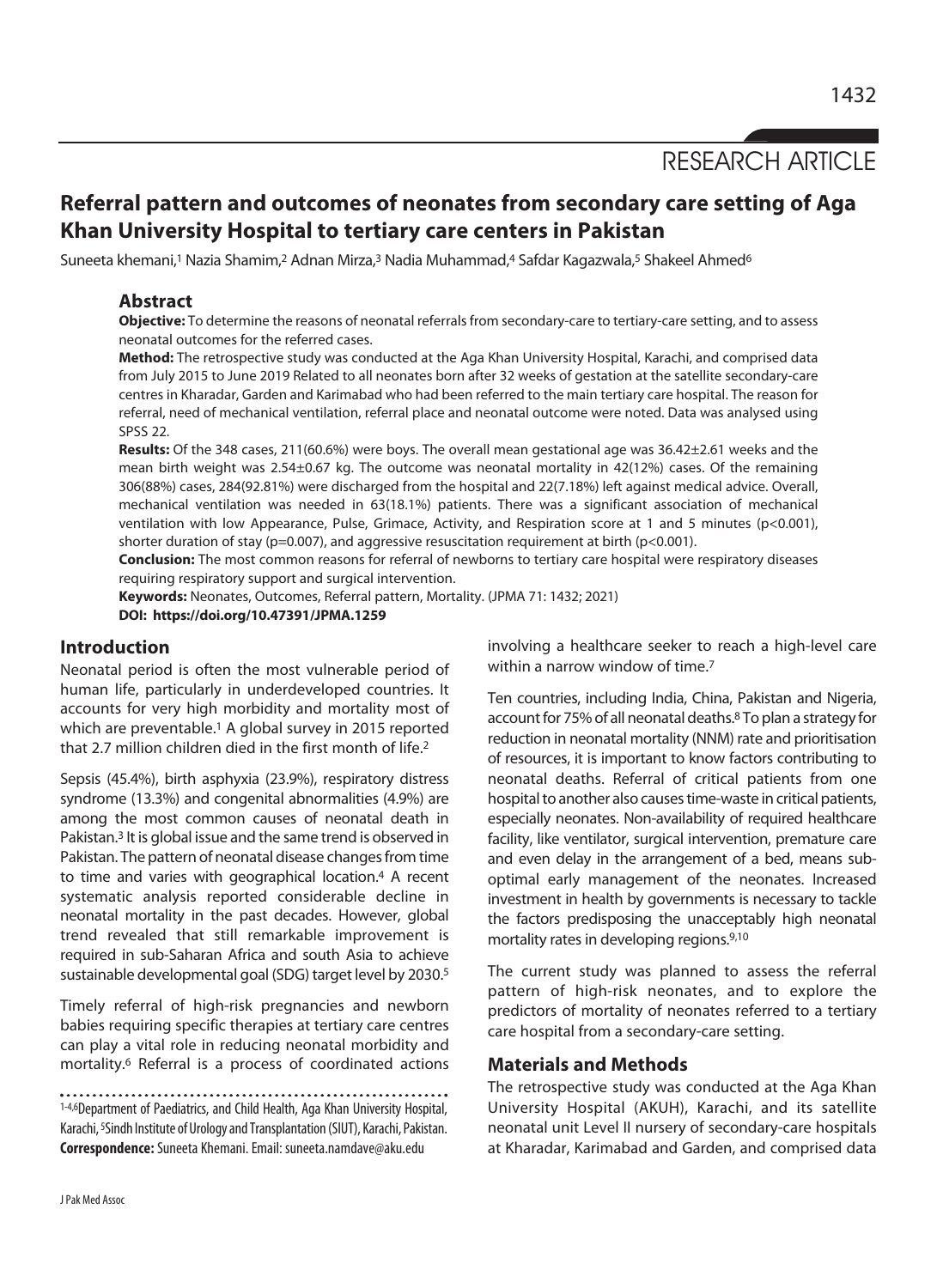from July 2015 to June 2019.

After approval from the institutional ethics review committee, data was retrieved related to babies born after 32-week gestation at one of the secondary-care facilities from where they were referred to the tertiary-care hospital. Data related to neonates born outside AKUH was excluded.

Medical records were retrieved from the Hospital Information Management System (HIMS) using the International Classification of Diseases (ICD) discharge codes.11 Data was taken down on a predesigned proforma, and included basic demographic and clinical information of the neonates, such as gestational age at birth, birth weight, gender, Appearance, Pulse, Grimace, Activity, and Respiration (APGAR) score, date of delivery, mode of delivery, working diagnosis, reason of referral, date of referral, time of referral, place of referral, reason for non-referral to AKUH, and neonatal outcomes. Moreover, maternal information, like pregnancy-induced medical disorders and obstetrical complications during current pregnancy, were also noted. Outcome of neonates referred outside AKUH was recorded from hospital monthly mortality and morbidity (M&M) meeting data.

Gestational age, recorded as completed weeks, was calculated from maternal last menstrual period (LMP) and was categorised as preterm <37 weeks and term as 37 or more weeks. As per routine practice, weight was measured by staff nurse in the labour room or operation theatre (OT) by using standardised equipment. Weight was measured without clothes using standard weighing balance in kilogram (kg). The calibration of the weighing scale was checked regularly before each measurement in order to avoid an error. Pregnancyinduced medical disorders and obstetrical complications, like placenta previa, abruption placentae, anaemia, pregnancyinduced hypertension (PIH) and gestational diabetes mellitus

(GDM), and whether the mother had received antenatal steroid (in-utero dexamethasone [DEXA]) were also noted. APGAR score had been documented at 1 and 5 minutes after delivery. Working diagnosis was categorised as respiratory diseases, cardiac diseases, infectious, metabolic, diseases of digestive, renal and endocrine. Reason of referral included surgical intervention, respiratory support, premature care and other reasons, like perinatal asphyxia, thrombocytopenia, suspected congenital heart disease (CHD), congenital anomalies, very low birth weight (VLBW). Place of referral, whether AKUH or other tertiary-care hospital, and reason of referral to other tertiary-care hospital, like unavailability of bed at AKUH or financial issues, were also documented. Neonatal outcome included patient expired, left against medical advice (LAMA) from the referral place and discharged home in a stable condition. The outcome variable was dichotomised by merging discharges and LAMA into single category and expired/death as the second category.

Data were analysed using SPSS 22. Descriptive analysis was carried out to calculate frequencies and percentages of categorical variables, and means along with standard deviations for continuous variables. Univariate and multivariate logistic regression analysis was performed to find out the putative risk factors of poor outcome (death) among the referred cases. Unadjusted and adjusted odds ratios (OR/AOR) with 95% confidence interval (CI) were also measured. All the variables were assessed in univariate analysis, and those with p<0.25 and biologically plausible regardless of p-value, were assessed in multivariate models. Variables in the final model were retained based on contribution of variables in the model assessed by -2 log likelihood ratios (LLRs).

#### **Results**

Of the 348 cases, 211(60.6%) were boys. The overall mean

**Table-1:** Comparison of referral reasons with baseline characteristics of the patients (n=348).

| <b>Variables</b>                       | <b>Reasons of Referral</b>                                  |                                                         |                                                             |                                               |         |  |
|----------------------------------------|-------------------------------------------------------------|---------------------------------------------------------|-------------------------------------------------------------|-----------------------------------------------|---------|--|
|                                        | <b>Respiratory Support</b><br>226 (64.94%)<br>Mean $\pm$ SD | <b>Care of Prematurity</b><br>6(1.72%)<br>Mean $\pm$ SD | <b>Surgical Intervention</b><br>31 (8.91%)<br>Mean $\pm$ SD | <b>Others</b><br>85 (24.43%)<br>Mean $\pm$ SD | p-value |  |
| Gestational Age, weeks                 | $35.97 \pm 2.81$                                            | $36.83 + 1.47$                                          | $36.96 \pm 2.28$                                            | $37.35 \pm 1.86$                              | < 0.001 |  |
| Birth Weight, Kg                       | $2.48 \pm 0.69$                                             | $1.44 \pm 0.27$                                         | $2.78 \pm 0.47$                                             | $2.66 \pm 0.59$                               | < 0.001 |  |
|                                        | $n$ (%)                                                     | $n$ (%)                                                 | $n$ (%)                                                     | $n$ (%)                                       |         |  |
| In utero Dexamethasone (DEXA) received |                                                             |                                                         |                                                             |                                               |         |  |
| Yes                                    | 60(82.2)                                                    | 2(2.7)                                                  | 4(5.5)                                                      | 7(9.6)                                        | 0.002   |  |
| No                                     | 166 (60.4)                                                  | 4(1.5)                                                  | 27(9.8)                                                     | 78 (28.4)                                     |         |  |
| <b>Diagnosis</b>                       |                                                             |                                                         |                                                             |                                               |         |  |
| Respiratory related causes             | 170 (85.4)                                                  | 0(0)                                                    | 2(1.0)                                                      | 27(13.6)                                      | < 0.001 |  |
| Non-respiratory related causes         | 56 (37.6)                                                   | 6(4)                                                    | 29 (19.5)                                                   | 58 (38.9)                                     |         |  |

The following variables were found non-significant: gender (p=0.576), short duration of stay at secondary care (p=0.145), Appearance, Pulse, Grimace, Activity, and Respiration (APGAR\_ score at 1 min  $(p=0.333)$ , APGAR score at 5 min (p=0.145), anaemia (p=0.936), antenatal scan (p=0.536), premature rupture of membrane (p=0.754), comorbidity (p=0.976), mode of delivery (p=0.519), resuscitation required (p=0.359).others (perinatal asphyxia, thrombocytopenia, suspected congenital heart disease (CHD), congenital anomalies, very low birth weight.)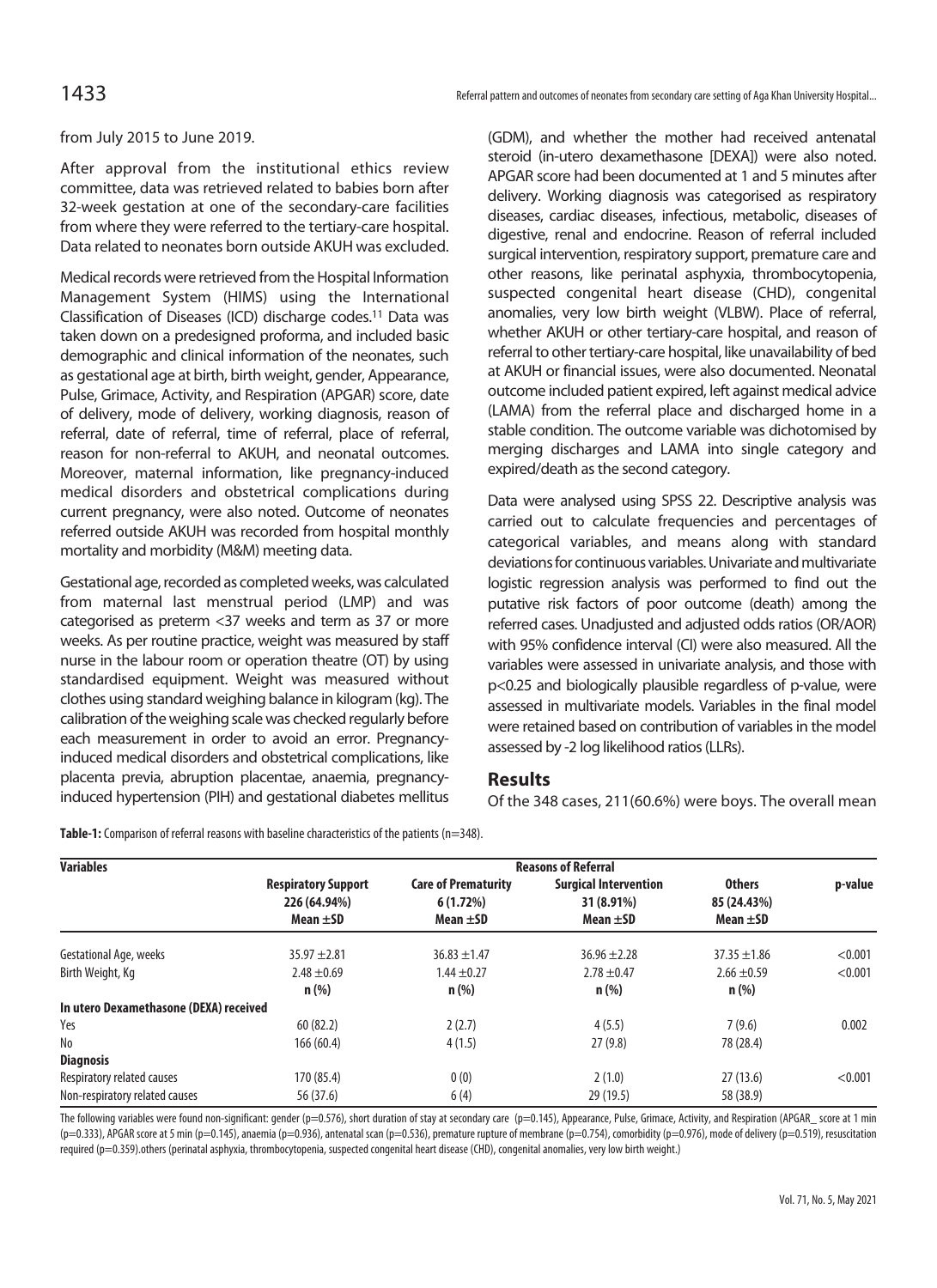| <b>Variables</b>                                                            | <b>Mechanical Ventilation</b>    |                                  |         |  |  |
|-----------------------------------------------------------------------------|----------------------------------|----------------------------------|---------|--|--|
|                                                                             | Yes 63 (28.51%)<br>Mean $\pm$ SD | No 158 (71.49%)<br>Mean $\pm$ SD | p-value |  |  |
| Duration of stay at secondary care(days)                                    | $1.82 \pm 0.95$<br>$n$ (%)       | $2.39 \pm 1.53$<br>$n$ (%)       | 0.007   |  |  |
| Appearance, Pulse, Grimace, Activity, and Respiration (APGAR) score at 1min |                                  |                                  |         |  |  |
| <7                                                                          | 21(50)                           | 21(50)                           | < 0.001 |  |  |
| $\geq$ 7                                                                    | 42 (23.5)                        | 137 (76.5)                       |         |  |  |
| <b>APGAR score at 5 mins</b>                                                |                                  |                                  |         |  |  |
| <7                                                                          | 18 (81.8)                        | 4(18.2)                          | < 0.001 |  |  |
| $\geq$ 7                                                                    | 45(22.6)                         | 154 (77.4)                       |         |  |  |
| <b>Resuscitation required</b>                                               |                                  |                                  |         |  |  |
| Yes                                                                         | 21(51.2)                         | 20(48.8)                         | < 0.001 |  |  |
| No                                                                          | 42(23.3)                         | 138 (76.7)                       |         |  |  |

Following variables were found non-significant: gestational age (p=0.801), birth weight (p=0.236), gender (p=0.746), mode of delivery (p=0.277), in utero dexamethasone (DEXA) received (p=0.084), comorbidity (p=0.480), premature rupture of membrane (p=0.852), diagnosis (p=0.081).

Table-3: Comparison of mortality with baseline characteristics (n=348).

| <b>Variables</b>                                                              | <b>Mortality</b> |                  |         |
|-------------------------------------------------------------------------------|------------------|------------------|---------|
|                                                                               | Yes 42 (12.07%)  | No 306 (87.93%)  | p-value |
|                                                                               | Mean $\pm$ SD    | Mean $\pm$ SD    |         |
| Gestational Age, weeks                                                        | $35.50 \pm 2.56$ | $36.54 \pm 2.59$ | 0.015   |
| Birth Weight, Kg                                                              | $2.22 \pm 0.74$  | $2.58 \pm 0.65$  | < 0.001 |
| Duration of stay at secondary care (days)                                     | $1.85 \pm 1.39$  | $2.26 \pm 1.34$  | < 0.001 |
|                                                                               | $n$ (%)          | $n$ (%)          |         |
| Appearance, Pulse, Grimace, Activity, and Respiration (APGAR) score at 5 mins |                  |                  |         |
| $<$ 7                                                                         | 12(31.6)         | 26(68.4)         | < 0.001 |
| $\geq$ 7                                                                      | 30(90.3)         | 280 (90.3)       |         |
| Resuscitation required                                                        |                  |                  |         |
| Yes                                                                           | 17(23.6)         | 55 (76.4)        | < 0.001 |
| No                                                                            | 25(9.1)          | 251 (90.9)       |         |
| <b>Diagnosis</b>                                                              |                  |                  |         |
| Respiratory related cause                                                     | 35 (17.6)        | 164 (82.4)       | < 0.001 |
| Non-respiratory related cause                                                 | 7(4.7)           | 142 (95.3)       |         |
| <b>Mechanical Ventilation Required</b>                                        |                  |                  |         |
| Yes                                                                           | 25(39.7)         | 38(60.3)         | < 0.001 |
| N <sub>o</sub>                                                                | 6(3.8)           | 152 (96.2)       |         |
| <b>Referral Place</b>                                                         |                  |                  |         |
| Aga Khan University (AKU)                                                     | 8(5.4)           | 139 (94.6)       | 0.001   |
| Outside AKU                                                                   | 32(16.9)         | 157(83.1)        |         |
| <b>Reason for Referral</b>                                                    |                  |                  |         |
| <b>Respiratory Support</b>                                                    | 36(15.9)         | 190 (84.1)       | 0.014   |
| <b>Care of Prematurity</b>                                                    | 1(16.7)          | 5(83.3)          |         |
| Surgical Intervention                                                         | 0(0)             | 31 (100)         |         |
| Others (perinatal asphyxia, thrombocytopenia, suspected congenital heart      |                  |                  |         |
| disease (CHD), congenital anomalies, very low birth weight).                  | 5(5.9)           | 80 (94.1)        |         |

Following variables were found non-significant: gender (p=0.406), mode of delivery (p=0.721), in utero DEXA received (p=0.376), comorbidity (p=0.522), antenatal scan (p=0.080), premature rupture of membrane (p=0.969), diagnosis (p=0.191).

gestational age was 36.42±2.61 weeks and the mean birth weight was 2.54±0.67 kg. Resuscitation was required in 72(20.7%) cases; 165(47.4%) of the deliveries were emergency lower segment caesarean section (EMLSCS); 73(21%) received in utero DEXA; 43(12.4%) mothers had GDM; 27(7.8%) had PIH; 6(1.7%) had UTI; 17(4.9%) has premature rupture of the membranes (PROM); and 69(19.8%) had abnormal antenatal scan.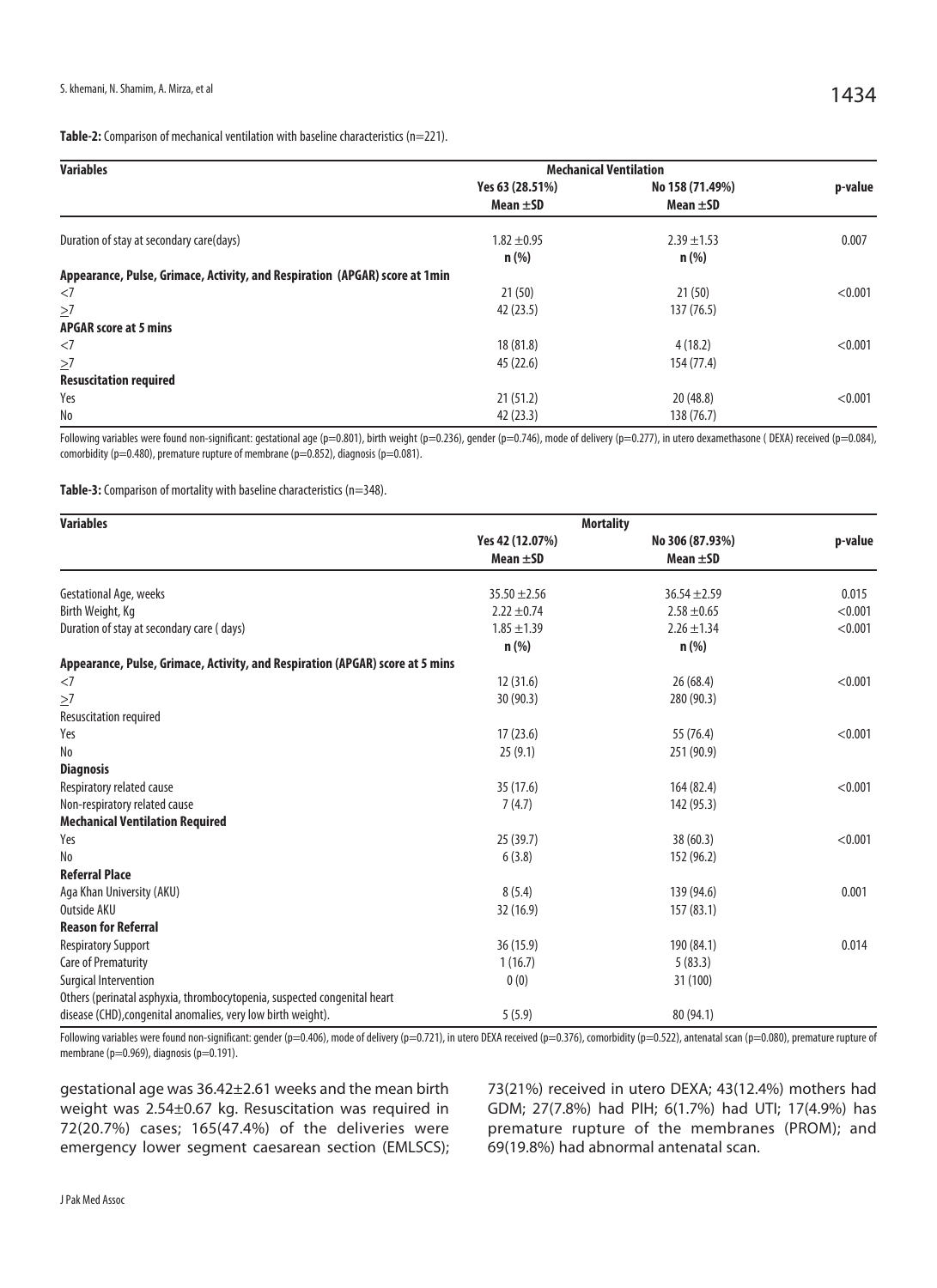**Table-4:** Regression analysis of variables associated with mortality (n=348).

|                                                                             |                   | <b>Univariate Analysis</b> |                     | <b>Multivariate Analysis</b> |  |
|-----------------------------------------------------------------------------|-------------------|----------------------------|---------------------|------------------------------|--|
|                                                                             | OR (95% CI)       | p-value                    | AOR (95% CI)        | p-value                      |  |
| Gestational Age, weeks                                                      | $0.87(0.78-0.97)$ | 0.017                      | $0.89(0.78-1.01)$   | 0.080                        |  |
| Birth Weight, Kg                                                            | $0.43(0.26-0.72)$ | 0.001                      | $0.50(0.27-0.90)$   | 0.021                        |  |
| Duration of stay, days                                                      | $0.75(0.56-1.02)$ | 0.069                      |                     |                              |  |
| Appearance, Pulse, Grimace, Activity, and Respiration (APGAR) score at 5min |                   |                            |                     |                              |  |
| $<$ 7                                                                       | 4.31 (1.97-9.40)  | < 0.001                    | 4.84 (1.24-18.89)   | 0.023                        |  |
| $\geq$ 7                                                                    | Ref               | Ref                        |                     |                              |  |
| <b>Resuscitation required</b>                                               |                   |                            |                     |                              |  |
| Yes                                                                         | $3.10(1.57-6.14)$ | 0.001                      | $1.69(0.56 - 5.09)$ | 0.348                        |  |
| No                                                                          | Ref               | Ref                        |                     |                              |  |
| <b>Diagnosis</b>                                                            |                   |                            |                     |                              |  |
| Respiratory related cause                                                   | 4.32 (1.87-10.04) | 0.001                      | 3.33 (1.34-8.26)    | 0.009                        |  |
| Non-respiratory related cause                                               | Ref               | Ref                        |                     |                              |  |
| <b>Referral Place</b>                                                       |                   |                            |                     |                              |  |
| Aga Khan University (AKU)                                                   | $0.28(0.13-0.63)$ | 0.002                      | $0.28(0.12 - 0.68)$ | 0.005                        |  |
| Outside AKU                                                                 | Ref               | Ref                        |                     |                              |  |

OR: Odds ratio; AOR: Adjusted odds ratio.

All variables with p-value <0.25 included in multivariate analysis.

Respiratory diseases was found to be the main cause of admission and later referral among the neonates 199(57.2%); 226(64.9%) needed respiratory support; 31(8.9%) needed surgical intervention; 6(1.7%) needed premature care; and 85(24.4%) had miscellaneous reasons for being referred. Significant association of reasons of referral was found with gestational age, birth weight, diagnosis and in utero DEXA injection (p<0.05) (Table-1).

The referral place of 189(56.3%) patients was outside AKUH. A significant association of mechanical ventilation was found with neonates having low APGAR score at 1 and 5 minutes, short duration of stay at secondary-care facility and aggressive resuscitation requirement (p<0.05) (Table-2).

The outcome was neonatal mortality in 42(12%) cases. Of the remaining 306(88%) cases, 284(92.81%) were discharged from the hospital and 22(7.18%) left against medical advice. A significant association of mortality was observed with gestational age, birth weight, APGAR score at 5 minutes, duration of stay, diagnosis, resuscitation requirement, mechanical ventilation requirement, referral place and reasons of referral (p<0.05) (Table-3).

Univariate analysis revealed that gestational age, birth weight, and AKUH as the referral place significantly reduced the odds of mortality, whereas neonates with APGAR score <7 at 5 minutes, requirement of resuscitation, and diagnosis had significantly higher odds of mortality (p<0.05). On multivariate analysis, after adjustments, similar mortality trends were observed, with APGAR score <7 at 5 minutes and diagnosis being the only variables found significantly more likely to have mortality, whereas birth weight and referral place being AKUH were the only variables found significantly less likely to have mortality (Table-4).

#### **Discussion**

While there are several neonatal conditions that contribute to the global burden of neonatal referrals, premature birth, birth asphyxia and neonatal infections are among the most common.12 Of the total neonates enrolled in the current study, males were predominantly more. This is consistent with earlier findings.13-16 This variance in gender of neonates has been explained as differential survival prospects which may lead to a natural selection response.17

The average gestational age in the current study was 36 weeks, with six cases of prematurity. Moreover, the proportion of preterm admission was 1.7%, which was considerably low compared to previous studies findings that ranged 25-50%.14-18 This difference may be caused by multiple reasons, such as cost as a barrier to entry, and requires further evaluation. There is a wide variety of factors associated with prematurity, but financial constraints, maternal infection, malnourishment and low haemoglobin (Hb) level are some of the factors reported previously.19-22 Maternal comorbidity was found in onefifth of the mothers, with GDM (12.4%), PIH (7.8%) and urinary tract infections (UTI) (1.7%) being the most common.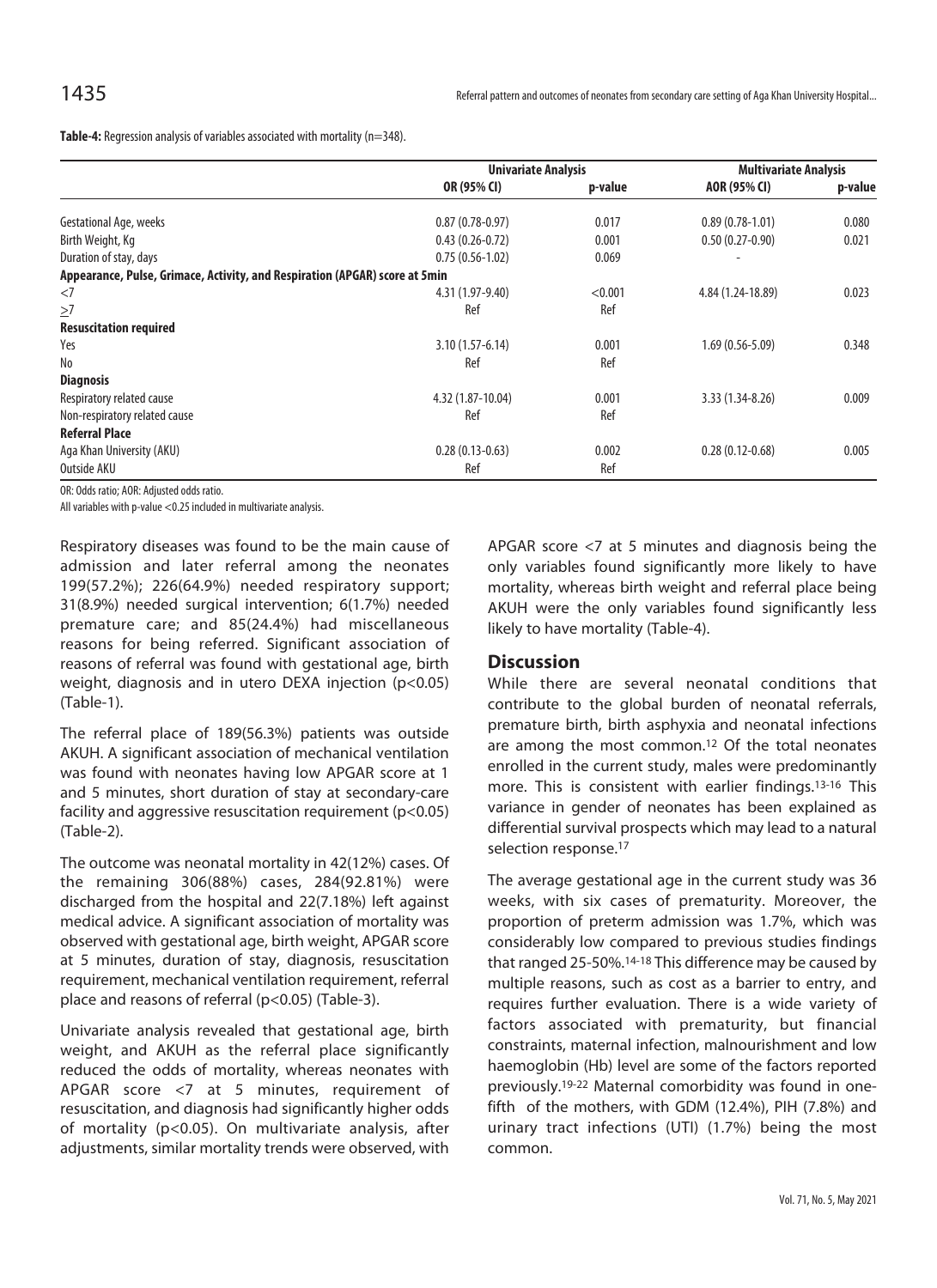The most common reasons of referral identified were the need for respiratory support and surgical intervention. However, these statistics are notably high compared to previous studies.14,15 A local study reported 7.8% occurrence of respiratory distress and need for subsequent support.<sup>13</sup> This increase can be attributed to the fact that AKUH is one of the largest tertiary-care hospitals of Karachi with more resources than secondarycare setups, and thus receives a large number of cases due to its resource-rich setup. The number of referrals for surgical intervention can also be explained similarly. A study from Uganda found that only a negligible fraction of the population needing neonatal surgery as most institutions may lack the infrastructure and the expertise required.15

In our data set, a significant association of referral to tertiary centres was found with gestational age, birth weight and mode of delivery. The risk of complications and mortality increases with low gestational age and low birth weight, which may often increase the chances of emergency caesarean procedures,21 and may subsequently sway a need to refer the neonate to a tertiary-care facility.13 Mechanical ventilation was required in 18.1% cases and a significant association of mechanical ventilation was observed with low APGAR score at 1 and 5 mins, and referral to tertiary hospital.

In the current study, neonatal mortality was 12% and mortality was less in neonates referred to AKUH compared to those who were referred outside AKUH. This finding somewhat matched with findings reported from Nigeria (15.7%) and South Africa (13.8%), but is lower in comparison with Ethiopia (23.2%) and Bangladesh (43.2%). On the flip side, lower mortalities of 1.4% and 6.2% have also been reported from Nepal and Pakistan.14,16,22-24 This variance in neonatal mortality may be due to by the related factors studied in each individual setting as well as the standard of care provided by AKUH and timely referral from secondary-care facilities.

The current study has limitations, as, due to its retrospective nature, certain important predictor variables which can affect neonatal outcomes, such as maternal comorbidities and antenatal counselling of mothers, were not included. Despite the limitation, the study has reported data from one of the largest private hospitals in the country. Further longitudinal analytical studies are recommended with larger sample sizes to validate the findings of the current study.

#### **Conclusion**

The most common reasons of referral to tertiary-care centre was respiratory diseases for which respiratory support and surgical intervention were provided. Mortality noted was less in neonates referred to the AKUH compared to those who were referred elsewhere. Besides, timely referral from secondary-care to tertiary-care facility was also found to be an important factor in improving neonatal outcomes.

**Disclosure:** None.

**Conflict of Interest:** None.

#### **Source of Funding:** None.

#### **References**

- 1. Nemetchek B, English L, Kissoon N, Ansermino JM, Moschovis PP, Kabakyenga J, et al. Paediatric postdischarge mortality in developing countries: a systematic review. BMJ Open 2018;8:e023445. doi: 10.1136/bmjopen-2018-023445.
- 2. Liu L, Oza S, Hogan D, Chu Y, Perin J, Zhu J, et al. Global, regional, and national causes of under-5 mortality in 2000-15: an updated systematic analysis with implications for the Sustainable Development Goals. Lancet 2016;388:3027-35. doi: 10.1016/S0140-6736(16)31593-8.
- 3. Ahmed M, Won Y. Cross-National Systematic Review of Neonatal Mortality and Postnatal Newborn Care: Special Focus on Pakistan. Int J Environ Res Public Health 2017;14:1442. doi: 10.3390/ijerph14121442.
- 4. Khan A, Kinney MV, Hazir T, Hafeez A, Wall SN, Ali N, et al. Newborn Change and Future Analysis Group. Newborn survival in Pakistan: a decade of change and future implications. Health Policy Plan 2012;27(Suppl 3):s72-87. doi: 10.1093/heapol/czs047.
- 5. Hug L, Alexander M, You D, Alkema L. National, regional, and global levels and trends in neonatal mortality between 1990 and 2017, with scenario-based projections to 2030: a systematic analysis. Lancet Glob Health 2019;7:e710-20. doi: 10.1016/S2214- 109X(19)30163-9.
- 6. Achan J, Wanzira H, Mpimbaza A, Tumwine D, Namasopo S, Nambuya H, et al. Improving the quality of neonatal data capture and clinical care at a tertiary-care hospital in Uganda through enhanced surveillance, training and mentorship. Paediatr Int Child Health 2020;40:92-104. doi: 10.1080/20469047.2019.1638131.
- 7. Giovine A, Ostrowski C. Improving Transportation and Referral for Maternal Health: Knowledge Gaps & Recommendations. [Online] 2010 [Cited 2021 March 09]. Available from URL: https://www.ssatp.org/sites/ssatp/files/pdfs/Topics/gender/Trans port%2520Referral%2520Meeting%2520Technical%2520Report %5B1%5D.pdf
- 8. Demitto MO, Gravena AA, Dell'Agnolo CM, Antunes MB, Pelloso SM. High risk pregnancies and factors associated with neonatal death. Rev Esc Enferm USP 2017;51:e03208. doi: 10.1590/S1980- 220X2016127103208.
- 9. Kiross GT, Chojenta C, Barker D, Loxton D. The effects of health expenditure on infant mortality in sub-Saharan Africa: evidence from panel data analysis. Health Econ Rev 2020 6;10:5. doi: 10.1186/s13561-020-00262-3.
- 10. Solnes Miltenburg A, Kiritta RF, Bishanga TB, van Roosmalen J, Stekelenburg J. Assessing emergency obstetric and newborn care: can performance indicators capture health system weaknesses? BMC Pregnancy Childbirth 2017;17:92. doi: 10.1186/s12884-017-1282-z.
- 11. World Health Organization. International classification of diseases for mortality and morbidity statistics, 11th Revision. [Online] 2018 09]. Available https://icd.who.int/browse11/l-m/en